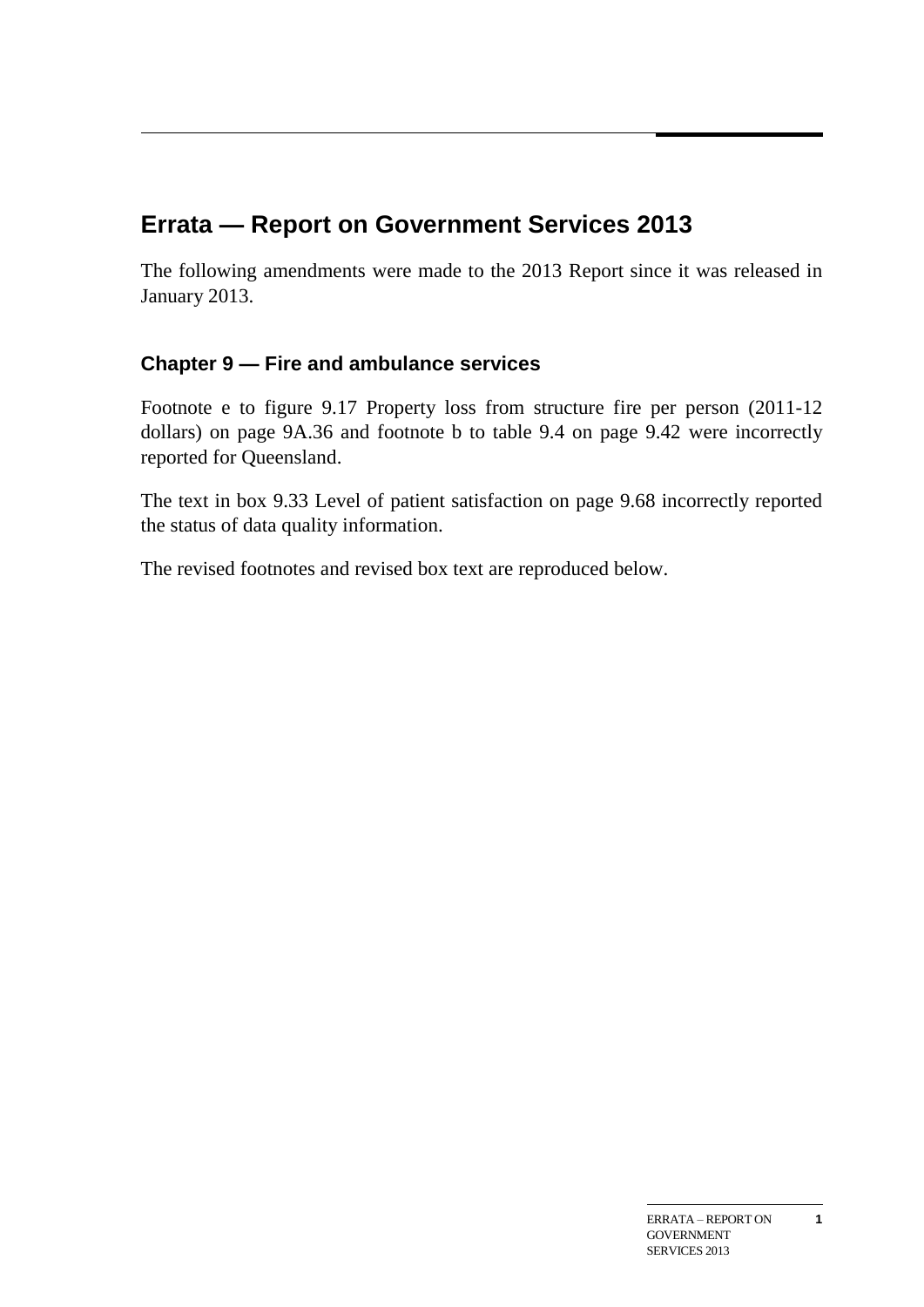*Amended footnote e figure 9.17 on page 9A.36*



#### Figure 9.1 **Property loss from structure fire per person (2011-12 dollars)a, b, c, d, e, f, g, h, i, j**

**a** Data are adjusted to 2011-12 dollars using the gross domestic product (GDP) price deflator (2011-12 = 100) (table AA.51). Recent volatility in the GDP deflator series affects annual movements of real expenditure. See the Statistical appendix (section A.5) for details. Estimates are not validated by the insurance industry, or adjusted for interstate valuation differences. **b** Historical rates in this table may differ from those in previous reports, as historical population data are revised using Final Rebased ERP data following each Census of Population and Housing (the most recent census for which data are available is 2006). Financial year population estimates are the midpoint estimate of the relevant financial year (i.e. as at 31 December). **c** NSW: Some structure fires resulted in direct dollar loss in excess of \$1 million each. In 2007-08 there were 19 structure fires at \$1+ million each with four at \$5+ million each and one of \$100 million. **d** Vic: 2008-09 data do not include loss arising from the Black Saturday Bushfires in 2009. During 2010-11 there were 15 structure fires with significant dollar losses (\$1 million and above) totalling \$31.2 million. **e** Qld: Accurate identification of incidents attended by QFRS Rural brigades is not possible at this stage due to incomplete voluntary reporting procedures. QFRS Urban stations are estimated to serve 87.6 per cent of Queensland's population. 2010-11 data are understated due to a systems issue. It is anticipated that this issue will be resolved during 2012-13. **f** WA: Dollar losses are based on estimated values provided by firefighters. **g** SA: In 2011-12 there was a large petrochemical fire which accounted for \$10 million loss. In 2008-09 two fires accounted for 35 per cent of reported dollar loss. **h** Tas: Data are for all fire brigades, both full time and volunteer. For 2007-08, data include two significant fires where the property loss was \$60 million and \$20 million respectively. Property loss does not include losses as a result of vegetation fires. Due to industrial action 90 incident reports are incomplete in 2008-09. **i** Tas, ACT and NT: Due to small population sizes, rates in these jurisdictions may be affected significantly by single large-loss events. **j** Average for Australia excludes rural fire service data for some years as per the jurisdictions' caveats.

*Source*: State and Territory governments (unpublished); table 9A.11.